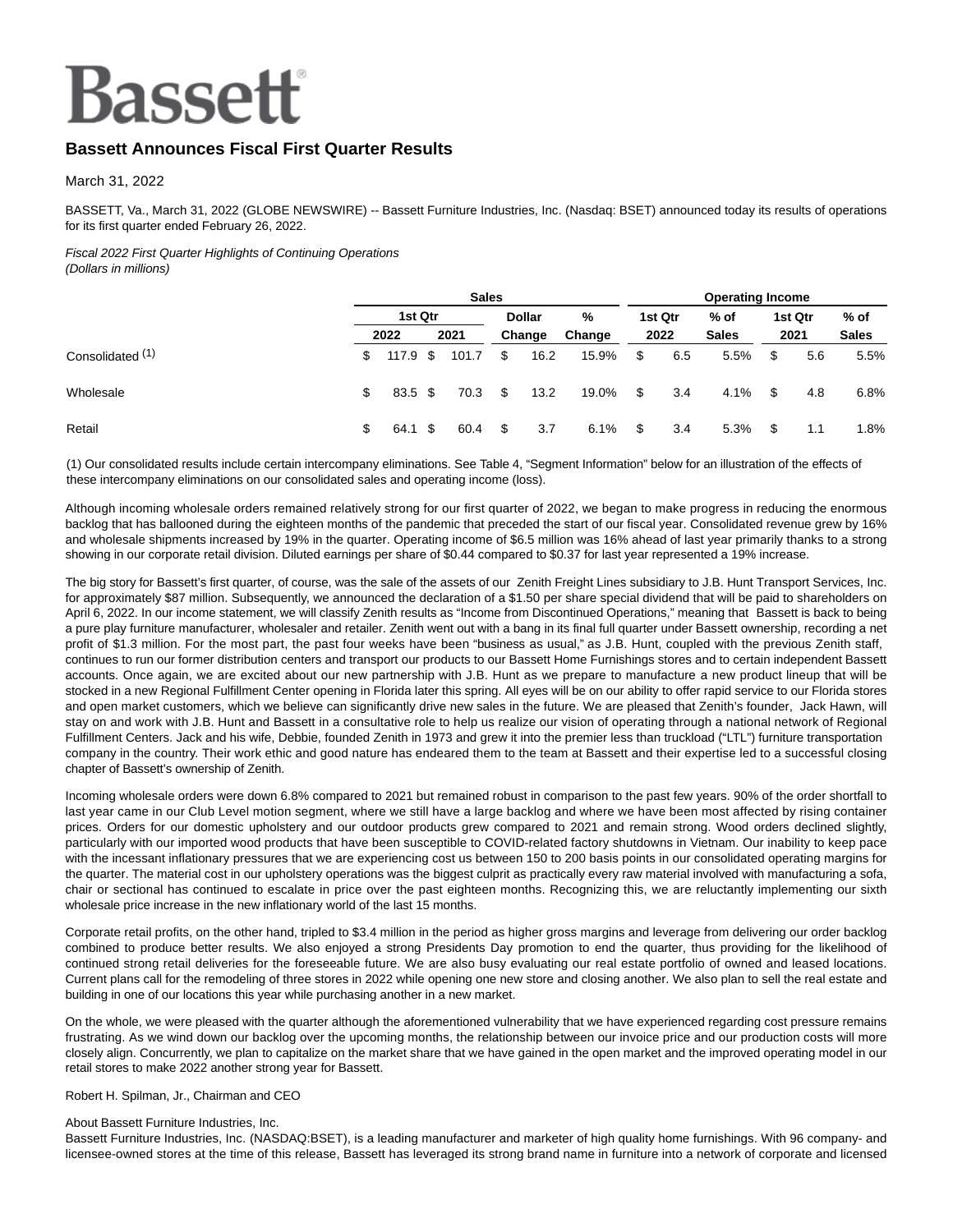stores that focus on providing consumers with a friendly environment for buying furniture and accessories. Bassett's retail strategy includes stylish, custom-built furniture that features the latest on-trend furniture styles, free in-home design visits, and coordinated decorating accessories. Bassett also has a traditional wholesale business with more than 700 accounts on the open market, across the United States and internationally and a logistics business specializing in home furnishings. For more information, visit the Company's website at [bassettfurniture.com.](http://bassettfurniture.com/) (BSET-E)

**Certain of the statements in this release, particularly those preceded by, followed by or including the words "believes," "plans," "expects," "anticipates," "intends," "should," "estimates," or similar expressions, or those relating to or anticipating financial results or changes in operations for periods beyond the end of the first fiscal quarter of 2022, constitute "forward looking statements" within the meaning of Section 27A of the Securities Act of 1933, as amended. For those statements, Bassett claims the protection of the safe harbor for forward looking statements contained in the Private Securities Litigation Reform Act of 1995. In many cases, Bassett cannot predict what factors would cause actual results to differ materially from those indicated in the forward looking statements. Expectations included in the forwardlooking statements are based on preliminary information as well as certain assumptions which management believes to be reasonable at this time. The following important factors affect Bassett and could cause actual results to differ materially from those indicated in the forward looking statements: the effects of national and global economic or other conditions (including, without limitation, the effects on revenue, supply and demand resulting from the duration and extent of the COVID-19 pandemic) and future events on the retail demand for home furnishings and the ability of Bassett's customers and consumers to obtain credit; the success of marketing, logistics, retail and other initiatives; and the economic, competitive, governmental and other factors identified in Bassett's filings with the Securities and Exchange Commission. Any forward-looking statement that Bassett makes speaks only as of the date of such statement, and Bassett undertakes no obligation to update any forward-looking statements, whether as a result of new information, future events or otherwise. Comparisons of results for current and any prior periods are not intended to express any future trends or indication of future performance, unless expressed as such, and should only be viewed as historical data.**

#### **Table 1**

## BASSETT FURNITURE INDUSTRIES, INC. AND SUBSIDIARIES Condensed Consolidated Statements of Income - unaudited (In thousands, except for per share data)

|                                                       | <b>Quarter Ended</b> |                   |    |         |                  |  |  |  |
|-------------------------------------------------------|----------------------|-------------------|----|---------|------------------|--|--|--|
|                                                       | February 26, 2022    | February 27, 2021 |    |         |                  |  |  |  |
|                                                       | Percent of           |                   |    |         | Percent of       |  |  |  |
|                                                       | Amount               | <b>Net Sales</b>  |    | Amount  | <b>Net Sales</b> |  |  |  |
| Net sales of furniture and accessories                | \$<br>117,864        | 100.0%            | \$ | 101,655 | 100.0%           |  |  |  |
| Cost of furniture and accessories sold                | 60,471               | 51.3%             |    | 48,252  | 47.5%            |  |  |  |
| Gross profit                                          | 57,393               | 48.7%             |    | 53,403  | 52.5%            |  |  |  |
| Selling, general and administrative expenses          | 50,915               | 43.2%             |    | 47,842  | 47.1%            |  |  |  |
| Income from operations                                | 6,478                | 5.5%              |    | 5,561   | 5.5%             |  |  |  |
| Other income (loss), net                              | (629)                | $-0.5%$           |    | (299)   | $-0.3%$          |  |  |  |
| Income from continuing operations before income taxes | 5,849                | 5.0%              |    | 5,262   | 5.2%             |  |  |  |
| Income tax expense                                    | 1,558                | 1.3%              |    | 1.564   | 1.5%             |  |  |  |
| Income from continuing operations                     | 4,291                | 3.6%              |    | 3,698   | 3.6%             |  |  |  |
| Income from discontinued operations, net of tax       | 1,282                |                   |    | 313     |                  |  |  |  |
| Net income                                            | \$<br>5,573          |                   | \$ | 4,011   |                  |  |  |  |
| Basic and diluted earnings per share:                 |                      |                   |    |         |                  |  |  |  |
| Income from continuing operations                     | \$<br>0.44           |                   | \$ | 0.37    |                  |  |  |  |
| Income from discontinued operations                   | 0.13                 |                   |    | 0.03    |                  |  |  |  |
| Basic earnings per share                              | \$<br>0.57           |                   | \$ | 0.40    |                  |  |  |  |

**Table 2** BASSETT FURNITURE INDUSTRIES, INC. AND SUBSIDIARIES Condensed Consolidated Balance Sheets (In thousands)

(Unaudited) **Assets** February 26, 2022 November 27, 2021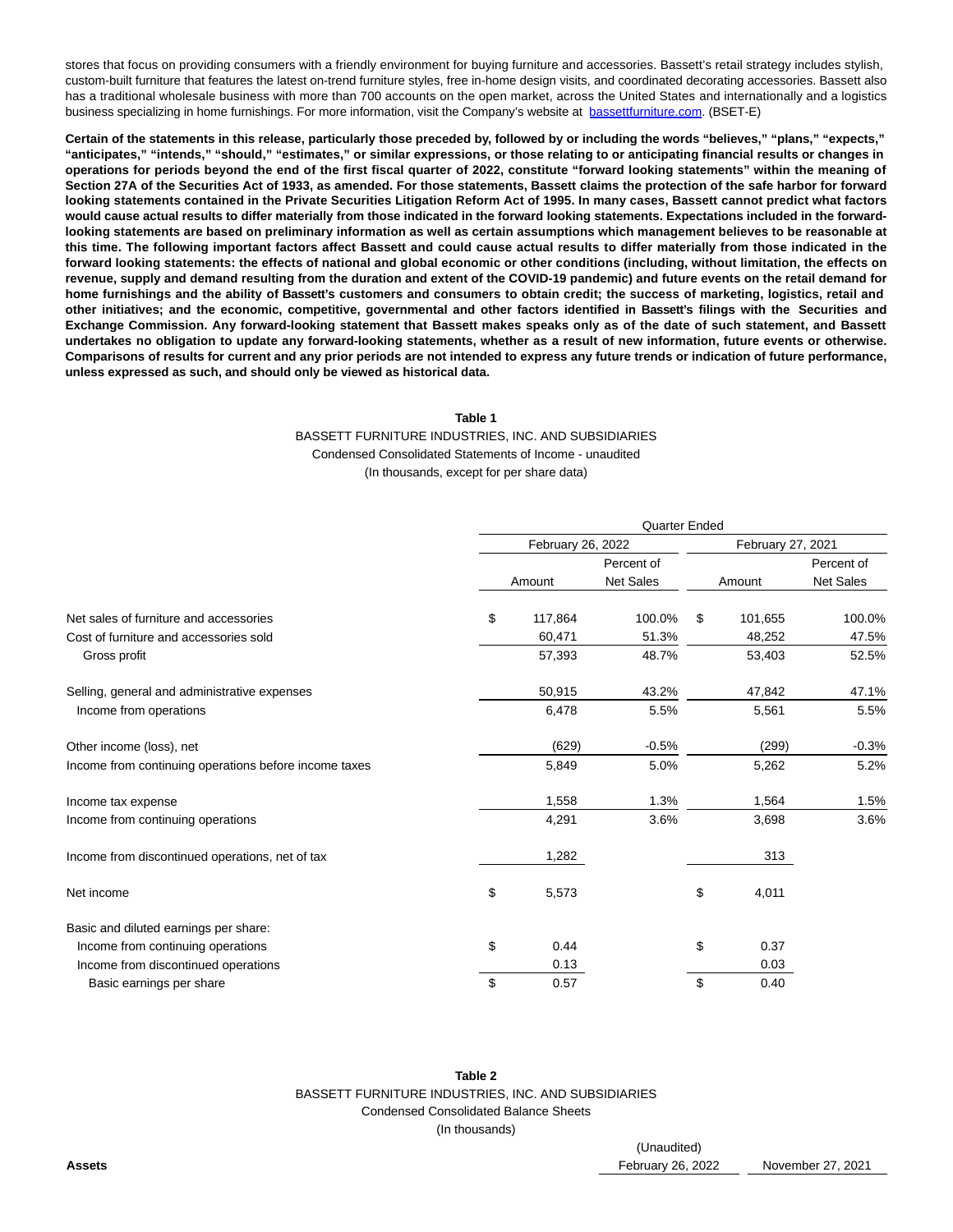| <b>Current assets</b>                                          |               |               |
|----------------------------------------------------------------|---------------|---------------|
| Cash and cash equivalents                                      | \$<br>31,880  | \$<br>34,374  |
| Short-term investments                                         | 17,715        | 17,715        |
| Accounts receivable, net                                       | 25,603        | 20,567        |
| Inventories, net                                               | 81,679        | 78,004        |
| Recoverable income taxes                                       | 6,696         | 8,379         |
| Current assets of discontinued operations held for sale        | 61,888        | 11,064        |
| Other current assets                                           | 11,016        | 10,181        |
| Total current assets                                           | 236,477       | 180,284       |
| Property and equipment, net                                    | 69,303        | 69,168        |
| Other long-term assets                                         |               |               |
| Deferred income taxes, net                                     | 3,073         | 3,189         |
| Goodwill and other intangible assets                           | 14,340        | 14,354        |
| Right of use assets under operating leases                     | 94,761        | 95,955        |
| Long-term assets of discontinued operations held for sale      |               | 52,757        |
| Other                                                          | 6,103         | 5,953         |
| Total long-term assets                                         | 118,277       | 172,208       |
| <b>Total assets</b>                                            | \$<br>424,057 | \$<br>421,660 |
| <b>Liabilities and Stockholders' Equity</b>                    |               |               |
| <b>Current liabilities</b>                                     |               |               |
| Accounts payable                                               | \$<br>24,377  | \$<br>23,988  |
| Accrued compensation and benefits                              | 10,924        | 12,639        |
| Customer deposits                                              | 54,491        | 51,492        |
| Current portion of operating lease obligations                 | 20,051        | 20,235        |
| Current liabilities of discontinued operations held for sale   | 29,892        | 16,095        |
| Other current liabilities and accrued expenses                 | 10,609        | 9,770         |
| <b>Total current liabilities</b>                               | 150,344       | 134,219       |
| Long-term liabilities                                          |               |               |
| Post employment benefit obligations                            | 13,268        | 12,968        |
| Long-term portion of operating lease obligations               | 93,333        | 94,845        |
| Long-term liabilities of discontinued operations held for sale |               | 16,210        |
| Other long-term liabilities                                    | 689           | 686           |
| Total long-term liabilities                                    | 107,290       | 124,709       |
|                                                                |               |               |
| Stockholders' equity<br>Common stock                           | 48,640        |               |
|                                                                |               | 48,811        |
| Retained earnings                                              | 119,557       | 115,631       |
| Additional paid-in-capital                                     |               | 113           |
| Accumulated other comprehensive loss                           | (1,774)       | (1,823)       |
| Total stockholders' equity                                     | 166,423       | 162,732       |
| Total liabilities and stockholders' equity                     | \$<br>424,057 | \$<br>421,660 |

# **Table 3**

## BASSETT FURNITURE INDUSTRIES, INC. AND SUBSIDIARIES Consolidated Statements of Cash Flows - unaudited (In thousands)

|                                                                                             |  | Three Months Ended |                   |       |  |  |
|---------------------------------------------------------------------------------------------|--|--------------------|-------------------|-------|--|--|
|                                                                                             |  | February 26, 2022  | February 27, 2021 |       |  |  |
| <b>Operating activities:</b>                                                                |  |                    |                   |       |  |  |
| Net income                                                                                  |  | $5.573$ \$         |                   | 4,011 |  |  |
| Adjustments to reconcile net income to net cash provided by (used in) operating activities: |  |                    |                   |       |  |  |
| Depreciation and amortization                                                               |  | 3,655              |                   | 3,331 |  |  |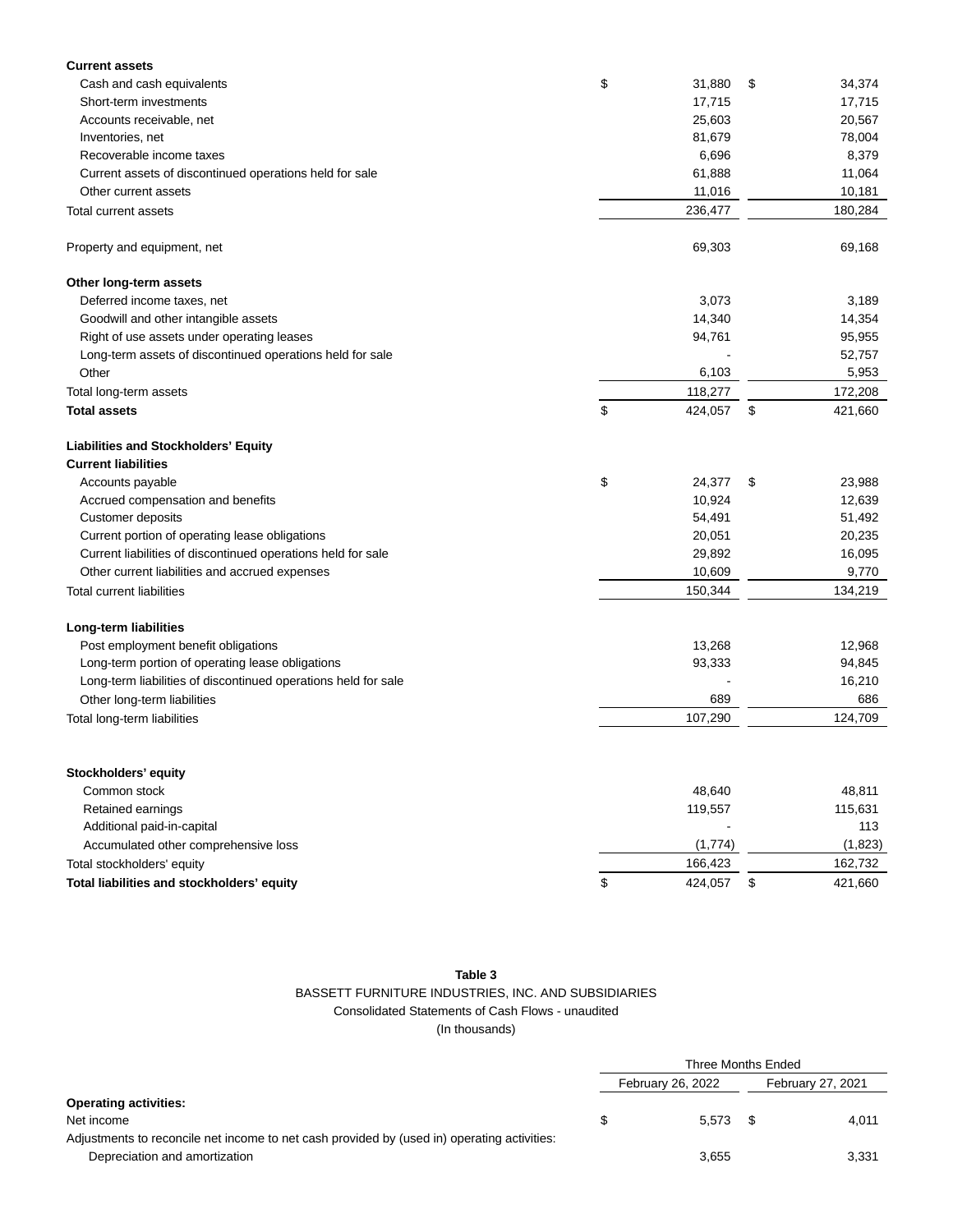| Gain on lease modification                                  | $\blacksquare$ | (20)         |
|-------------------------------------------------------------|----------------|--------------|
| Net (gain) loss on disposals of property and equipment      | (8)            | (4)          |
| Deferred income taxes                                       | 116            | 826          |
| Other, net                                                  | 778            | 274          |
| Changes in operating assets and liabilities                 |                |              |
| Accounts receivable                                         | (4,609)        | (2,380)      |
| Inventories                                                 | (3,675)        | (8,050)      |
| Other current and long-term assets                          | 781            | (768)        |
| Right of use assets under operating leases                  | 6,559          | 6,340        |
| Customer deposits                                           | 2,999          | 4,912        |
| Accounts payable and other liabilities                      | (2, 194)       | 3,584        |
| Obligations under operating leases                          | (7, 109)       | (7,072)      |
| Net cash provided by operating activities                   | 2,866          | 4,984        |
| <b>Investing activities:</b>                                |                |              |
| Purchases of property and equipment                         | (2, 424)       | (895)        |
| Proceeds from sale of property and equipment                | 9              | 8            |
| Other                                                       | (465)          | (302)        |
| Net cash used in investing activities                       | (2,880)        | (1, 189)     |
| <b>Financing activities:</b>                                |                |              |
| Cash dividends                                              | (1, 374)       | (3,718)      |
| Proceeds from the exercise of stock options                 |                |              |
| Other issuance of common stock                              | 93             | 83           |
| Repurchases of common stock                                 | (765)          | (534)        |
| Taxes paid related to net share settlement of equity awards |                | (219)        |
| Repayments of finance lease obligations                     | (434)          | (173)        |
| Net cash used in financing activities                       | (2,480)        | (4,561)      |
| Change in cash and cash equivalents                         | (2, 494)       | (766)        |
| Cash and cash equivalents - beginning of period             | 34,374         | 45,799       |
| Cash and cash equivalents - end of period                   | \$<br>31,880   | \$<br>45,033 |

# **Table 4** BASSETT FURNITURE INDUSTRIES, INC. AND SUBSIDIARIES Segment Information - unaudited (In thousands)

|                                                     | <b>Quarter Ended</b> |                   |  |                   |  |  |
|-----------------------------------------------------|----------------------|-------------------|--|-------------------|--|--|
|                                                     |                      | February 26, 2022 |  | February 27, 2021 |  |  |
| <b>Sales Revenue</b>                                |                      |                   |  |                   |  |  |
| Wholesale sales of furniture and accessories        | \$                   | 83,485 \$         |  | 70,264            |  |  |
| Less: Sales to retail segment                       |                      | (29, 728)         |  | (29,004)          |  |  |
| Wholesale sales to external customers               |                      | 53,757            |  | 41,260            |  |  |
| Retail sales of furniture and accessories           |                      | 64,107            |  | 60,395            |  |  |
| Consolidated net sales of furniture and accessories | \$                   | 117,864 \$        |  | 101,655           |  |  |
| <b>Operating Income (Loss)</b>                      |                      |                   |  |                   |  |  |
| Wholesale                                           | \$                   | $3,385$ \$        |  | 4,797             |  |  |
| Retail                                              |                      | 3,350             |  | 1,094             |  |  |
| Inter-company elimination                           |                      | (257)             |  | (330)             |  |  |
| Consolidated                                        | \$                   | 6,478 \$          |  | 5,561             |  |  |

**J. Michael Daniel Senior Vice President and Chief Financial Officer**  (276) 629-6614 – Investors